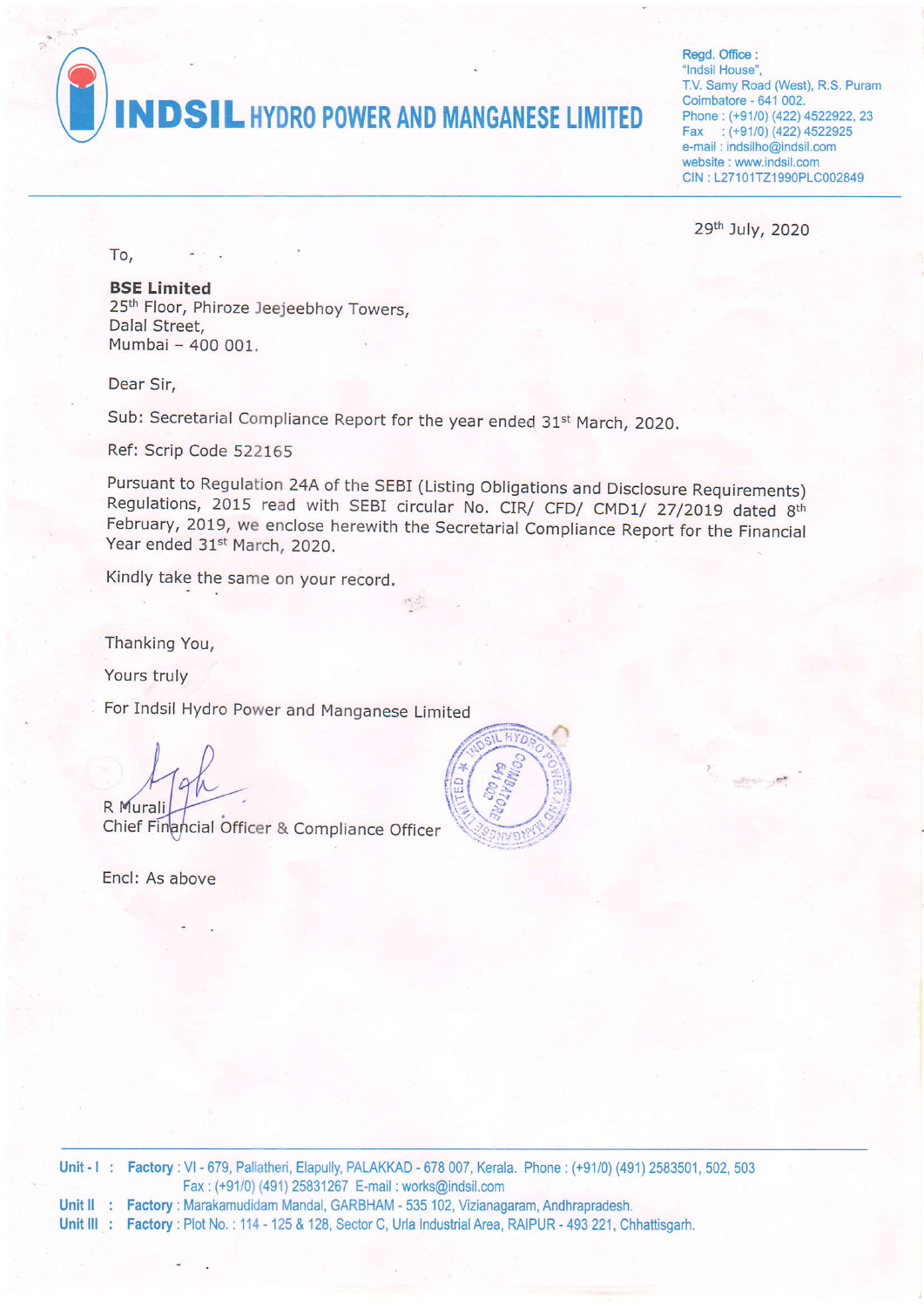

MDS & Associates

Company Secretaries in Practice

## $M.\mathfrak{D}.\mathcal{S}elvaraj$  M Com MBA FCS

"SURYA", 35, Mayflower Avenue, Sowripalayam Road, Coimbatore 641028.

Phone : 0422-2318780, 2316755, Fax : 0422-2314792, E-mail : mds@mdsassociates.in, Web : www.mdsservices.in

## secretarial compliance Report of M/s. Indsil Hydro power and Manganese Limited for the year ended 31<sup>st</sup> March 2020

[Pursuant to Regulation 24A of the sEBl (Listing obligations and Disclosure Requirements) Regulations, 2015 read with SEBI Circular No. CIR/CFD/CMD1/27/2019 dated 8<sup>th</sup> February 20191

l, M D selvarai (Fcs 960 / cP.No.411) of M/s. MDS & Associates, company secretaries, have examined:

- (a) all the documents and records made available to us and explanation provided by M/s. Indsil Hydro Power and Manganese Limited (CIN: L27101TZ1990PLC002849) ("the listed entity"),
- (b) the filings/ submissions made by the listed entity to BSE Limited ("the stock exchange")
- website of the listed entity (c)
- (d) Any other document/ filing as may be relevant, which has been relied upon to make this certification

for the year ended 31<sup>st</sup> March 2020 ("Review Period") in respect of compliance with the provisions of:

- (a) the Securities and Exchange Board of India Act, 1992 ("SEBI Act") and the Regulations, circulars, guidelines issued thereunder; and
- (b) the securities contracts (Regulation) Act, 1956 ('scRA'), rules made thereunder and the Regulations, circulars, guidelines issued thereunder by the securities and Exchange Board of India ("SEBl")

The specific Regulations as applicable to the listed entity, whose provisions and the circulars/ guidelines issued thereunder, have been examined, include: -

- (a) Securities and Exchange Board of India (Listing Obligations and Disclosure Requirements) Regulations, 2015
- (b) Securities and Exchange Board of India (Substantial Acquisition of Shares and Takeovers) Regulations, 2011
- (c) securities and Exchange Board of India (prohibition of lnsider Trading) Regulations, 2o1s
- (d) securities and Exchange Board of India (Registrars to an lssue and Share Transfer Agents) Regulations, 1993 regarding the Companies Act and dealing with client
- 
- (e) securities and Exchange Board of India (Depositories and participants) Regulations, 201g (f) The securities and Exchange Board of India (share Based Employee Benefits) Regulations, 2014 and